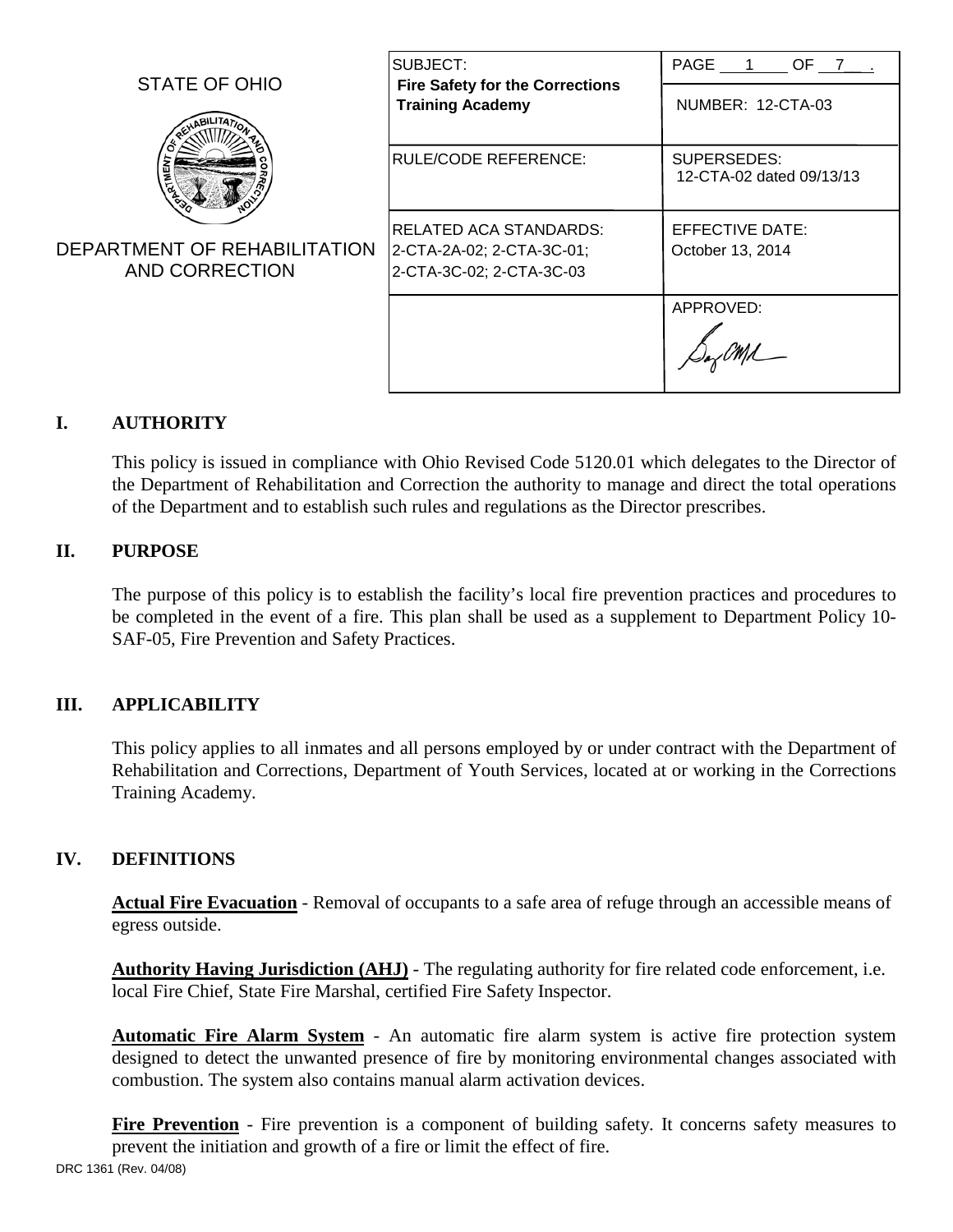**Fire Hazard**- A fire hazard is any situation in which there is a greater than normal risk of harm to people or property due to fire.

**Qualified Facility Staff** - Any staff member trained to conduct fire safety inspections.

## **V. POLICY**

It is the policy of the Ohio Department of Rehabilitation and Correction that the Corrections Training Academy shall ensure adequate fire prevention regulations and practices throughout the facility and a detailed evacuation plan to be used in event of a fire or major emergency.

## **VI. PROCEDURES**

### **A. Fire Prevention Procedures**

- 1. The local Fire Prevention and Safety Plan as mandated in Department Policy 10-SAF-05, Fire Prevention and Safety Practices, for the Corrections Training Academy shall be available to all interested parties in the following location or manner:
	- a. AT Building posted on bulletin board by student break room;
	- b. CTAC posted on hallway bulletin board;
	- c. Safety and Health Office posted on Oakwood bulletin board;
	- d. Pinewood available in DYS Superintendent's office;
	- e. Beechwood available in BOSC Administrator's office.
- 2. Fire Training
	- a. Staff Training
		- i. Orientation Training All new staff members shall be trained in fire prevention and fire evacuation as part of the NEO training; intra-department transfer staff receive training during CTA site-specific orientation.
		- ii. In-Service Training All staff members shall be trained in fire prevention and fire evacuation procedures during their annual in-service Training.
	- b. Inmate Training

All offenders shall be trained in orientation on fire prevention, fire drills, and fire evacuation.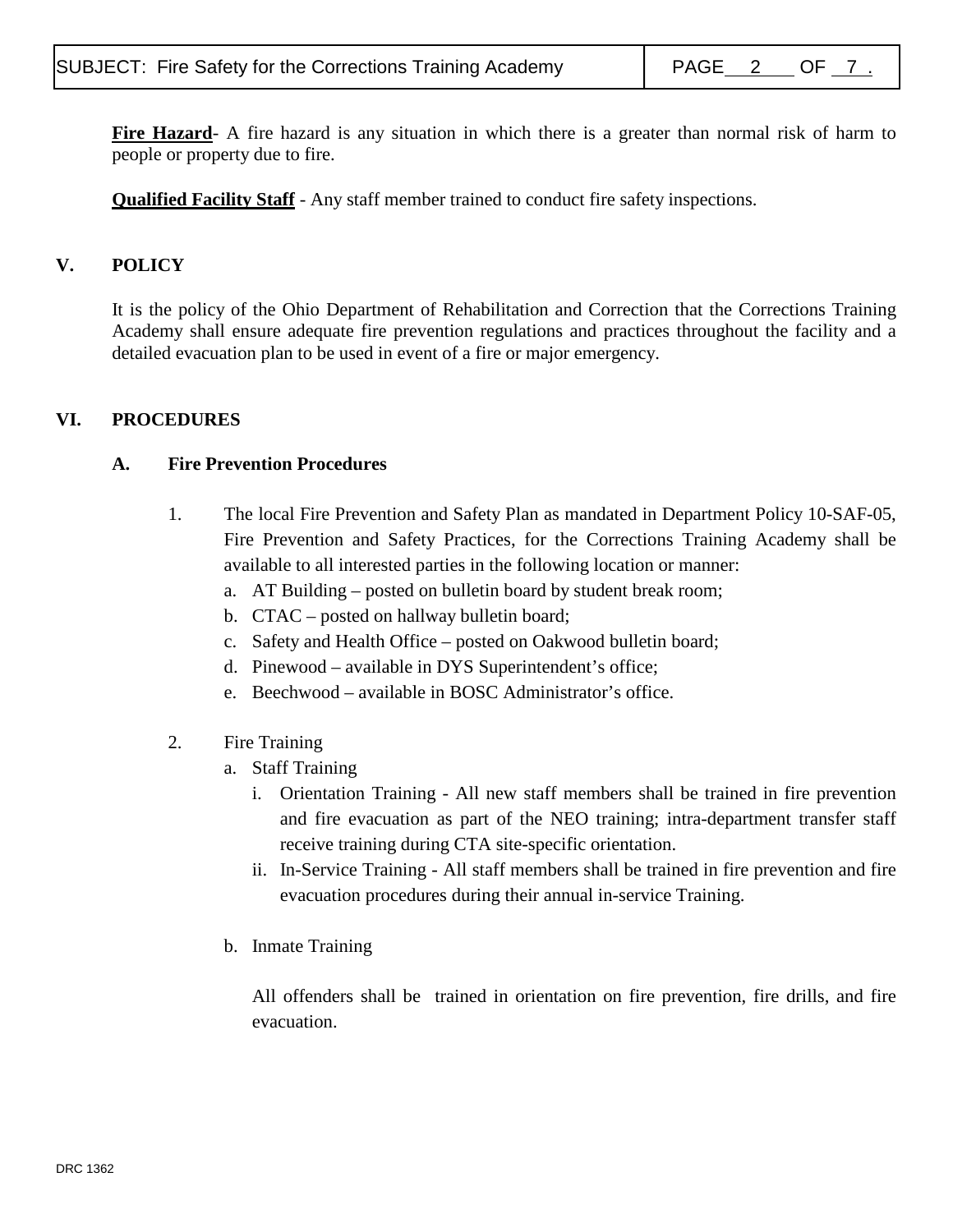# 3. Fire Safety Inspections

- a. Weekly Fire Safety inspections Qualified staff as designated by the Superintendent, shall conduct weekly fire Inspections. Staff must have documented training before conducting such inspections. The weekly inspection shall be documented utilizing Fire/Safety/Sanitation Weekly Inspection report (DRC1396). The Safety and Health Coordinator shall ensure all reports are received weekly.
- b. Monthly Fire Safety Inspections The Safety and Health Coordinator shall conduct a fire safety inspection of the facility at least monthly and document findings on the Monthly Fire/Safety/Sanitation Inspection Report (DRC1257e) and forward to the respective supervisor. The Monthly Fire/Safety/Sanitation Inspection Report (DRC1257e) shall be forwarded to other appropriate staff and be accepted as a DRC work order.
- c. Annual Fire Safety Inspections Annual fire safety inspections shall be conducted by the State Fire Marshal's office to ensure compliance with the State Fire Code.

# **B. Fire Safety Equipment**

The Corrections Training Academy shall maintain fire protection equipment at appropriate locations throughout the facility. Fire alarms report to the main fire alarm panel located at the Pickaway Correctional Institution Control Center which is monitored 24 hours a day. All fire protection equipment and egress doors shall remain visible and unobstructed at all times. Fire protection equipment shall be available as follows:

1. Alarm Systems

Alarm system such as smoke detectors and heat detectors are located throughout the facility in areas designated by the State Fire Code.

2. Suppression Systems

Suppression systems such as sprinkler systems and fire extinguishers are located throughout the facility and placed at locations and distances apart according to the State Fire Code. Hood suppression systems are located in the food service area.

3. Other Related Fire Safety Equipment

Hydrants are located throughout the CTA campus.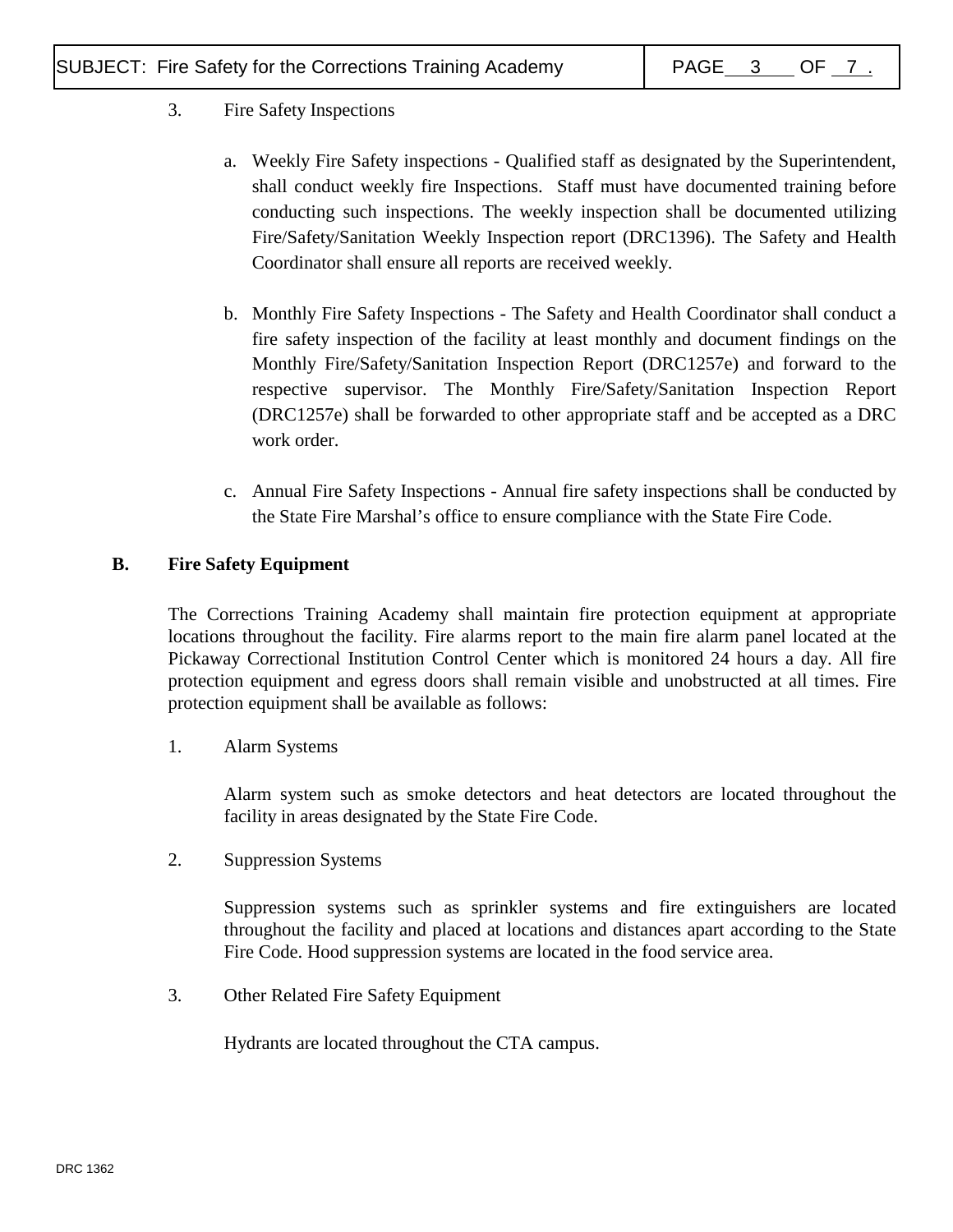# 4. Inspection and/or Testing of Equipment

The facility shall maintain a system of fire inspection and testing of equipment at least quarterly or at intervals approved by the local fire authority following the procedures stated for variances, exceptions or equivalencies. The schedule for inspections and testing of equipment, in compliance with the Ohio Fire Code, is detailed in the attached Safety Equipment Inspection/Testing schedule. (Appendix A)

- 5. Alarm System Malfunction-After Hours
	- a. The following procedures shall be followed when a required fire protection system is out of service (fire alarm or sprinkler system). When a fire alarm cannot be reset and is silenced:
		- i. The Corrections Training Academy Safety and Health Coordinator shall be notified immediately by PCI Control Center by phone.
		- ii. The Corrections Training Academy Safety and Health Coordinator shall assess the issue and notify the proper authorities including the Corrections Training Academy Superintendent and Assistant Superintendent.
		- iii. Fire Watch PCI shall follow their fire plan and conduct 30 minute checks on occupied buildings and 60 minute checks on unoccupied buildings and document their checks.
		- iv. When the fire watch is no longer in effect, Scioto Township Fire Department shall be notified of the cancellation.
- 6. Alarm System Malfunction Normal Working Hours
	- a. Notify CTA Safety and Health Coordinator.
	- b. The Corrections Training Academy Safety and Health Coordinator shall assess the situation and notify the proper authorities, Scioto Township Fire Department 614- 877-9124, the Corrections Training Academy Superintendent/Assistant Superintendent and advise if further action is needed.

# **C. Fire Drills – Frequency and Type**

The Corrections Training Academy shall conduct actual evacuation fire drills every quarter.

1. Non-Staff Housing Area

All areas shall have an actual evacuation fire drill every quarter on  $1<sup>st</sup>$  shift.

2. Student Housing/Dormitory

All areas shall have an actual evacuation fire drill every quarter on  $1<sup>st</sup>$  and  $2<sup>nd</sup>$  shift.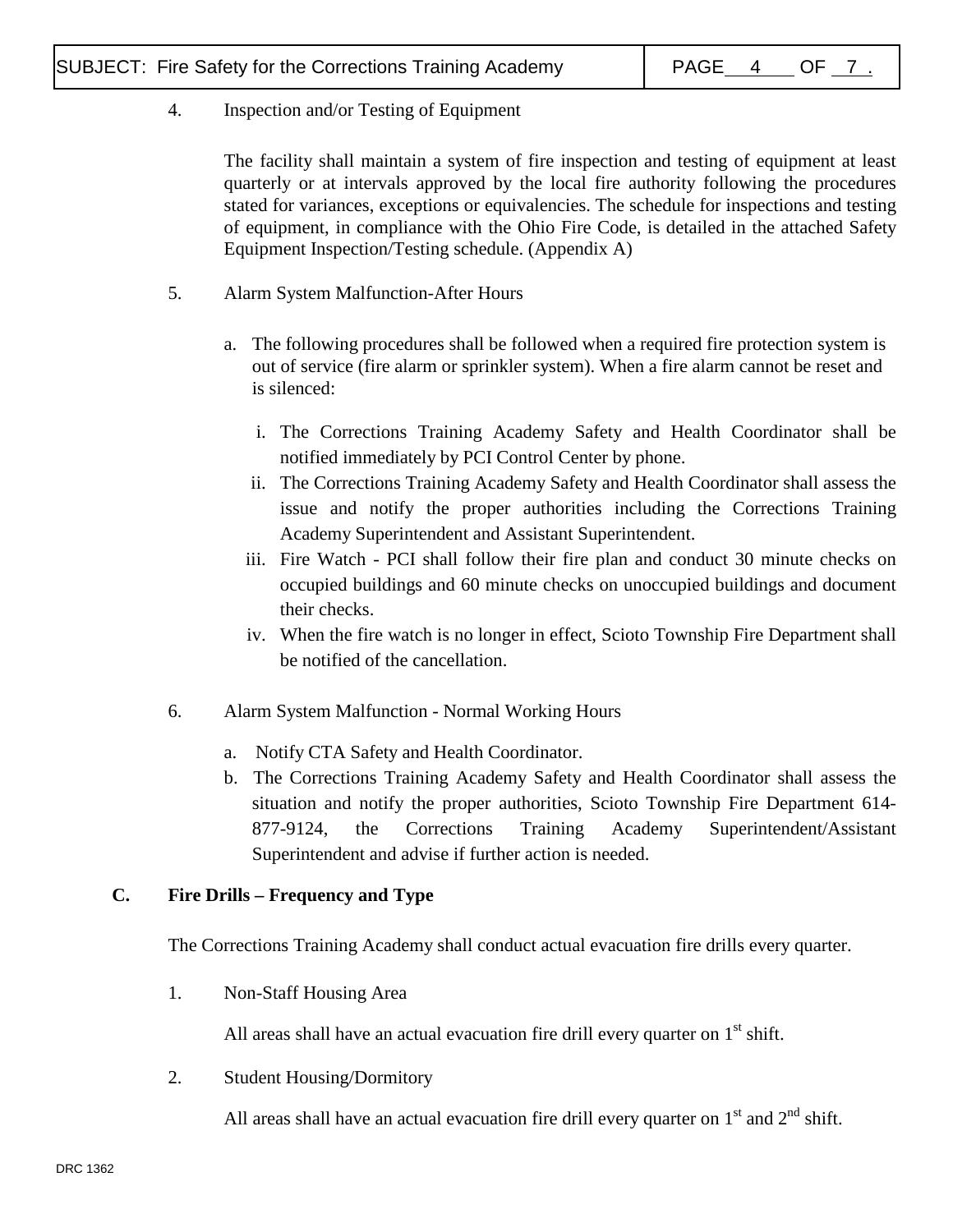## **D. Fire Plan and Evacuation**

- 1. Immediate Response
	- a. Contact In the event of a fire during normal business hours, notify PCI Control Center by dialing "0" on any hallway telephone. Immediately notify the Correction Training Academy Superintendent office or any Academy staff member. In event of a fire after normal business hours, notify PCI Control Center by dialing "0" on any hallway telephone or dial 911 from a cell phone. Give your name, the nature, size, and location of the fire. Activate any fire alarm pull station and evacuate the building.
	- b. Immediate Containment Upon locating a fire, activate the nearest pull station to you. If you can, attempt to extinguish the flames by using a fire extinguisher. If this cannot be accomplished then evacuate the area.
	- c. Critical Incident Management Fire Action Plan

In the event of a critical incident involving fire, the Fire Action Plan to manage a fire under Critical Incident Management is fully detailed in Department Policy 310-SEC-23, Fire Action Plan. A copy of CIM Action Plans for CTA is available in the Superintendent and Assistant Superintendent's offices. CTA's Fire Prevention Plan shall be reviewed annually and updated as needed. The plan shall also be reviewed by an independent outside inspector trained in the application of National Fire Safety Codes and be reissued to the local jurisdiction upon each revision.

- **2.** Evacuation Process Evacuation and Egress Signs and Postings
	- a. The Corrections Training Academy has lighted exit signs as a means of egress. Emergency Evacuation procedures are posted in each hallway and on the door areas of each dorm room, class room, and most offices.
	- b. Evacuation (Assembly) locations for the Corrections Training Academy are designated in Appendix B.

#### **Attachments:**

| Appendix A: Fire Safety Equipment Inspection/Testing Schedule |
|---------------------------------------------------------------|
| Appendix B: CTA Evacuation/Assembly Locations                 |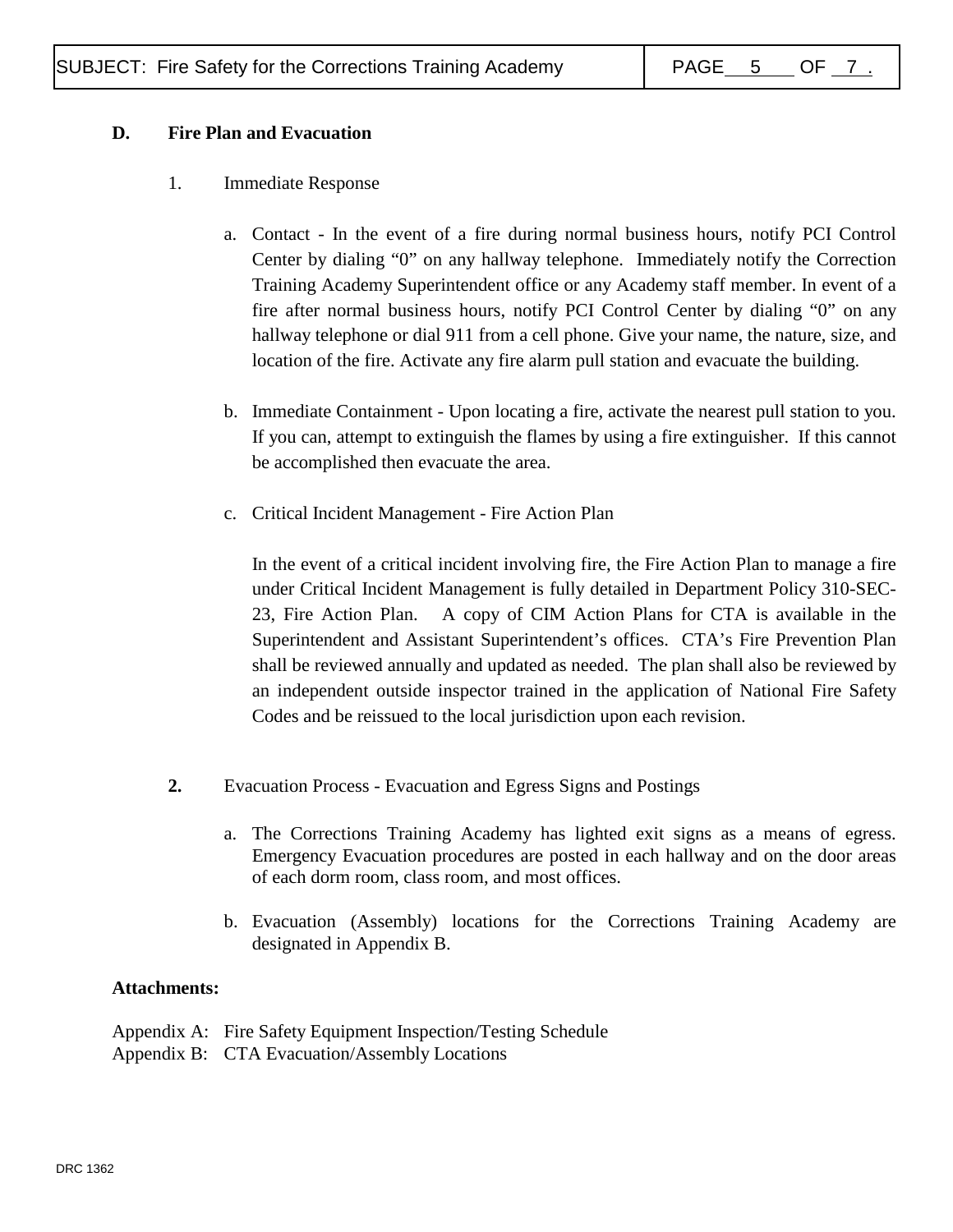# **APPENDIX A**

### **Fire Safety Equipment Inspection/Testing Schedule Department of Rehabilitation and Correction Central Office**

## **Corrections Training Academy**

| <b>TEST/INSPECTION</b>                  | <b>INTERNAL</b> | <b>EXTERNAL</b> |
|-----------------------------------------|-----------------|-----------------|
| <b>Pull Stations</b>                    | N/A             | Semi-Annual     |
| <b>Smoke and Duct Detectors</b>         | N/A             | Annual          |
| <b>Sprinkler Systems/Alarm Function</b> | N/A             | Quarterly       |
| Range Hood Inspection                   | N/A             | Semi-Annual     |
| Range Hood Cleaning                     | N/A             | As Needed       |
| <b>Fire Extinguishers</b>               | Monthly         | Annual          |
| Fire Hydrants                           | N/A             | Semi-Annual     |
| <b>Backflow</b>                         | N/A             | Annual          |
| <b>Emergency Lighting</b>               | Monthly         | Annual          |
| EEBA                                    | Monthly         | Annual          |
| CO2 Cardox Systems                      | N/A             | Annual          |

This above schedule has been customized for the equipment located within the facility and includes the schedule for the testing/inspection of all fire safety equipment. This schedule and all inspection intervals are in compliance with the requirements set forth in the Ohio Fire Code. During the annual fire inspection the State Fire Marshall verifies that all necessary testing and inspections are conducted as document on the Annual Fire Inspection.